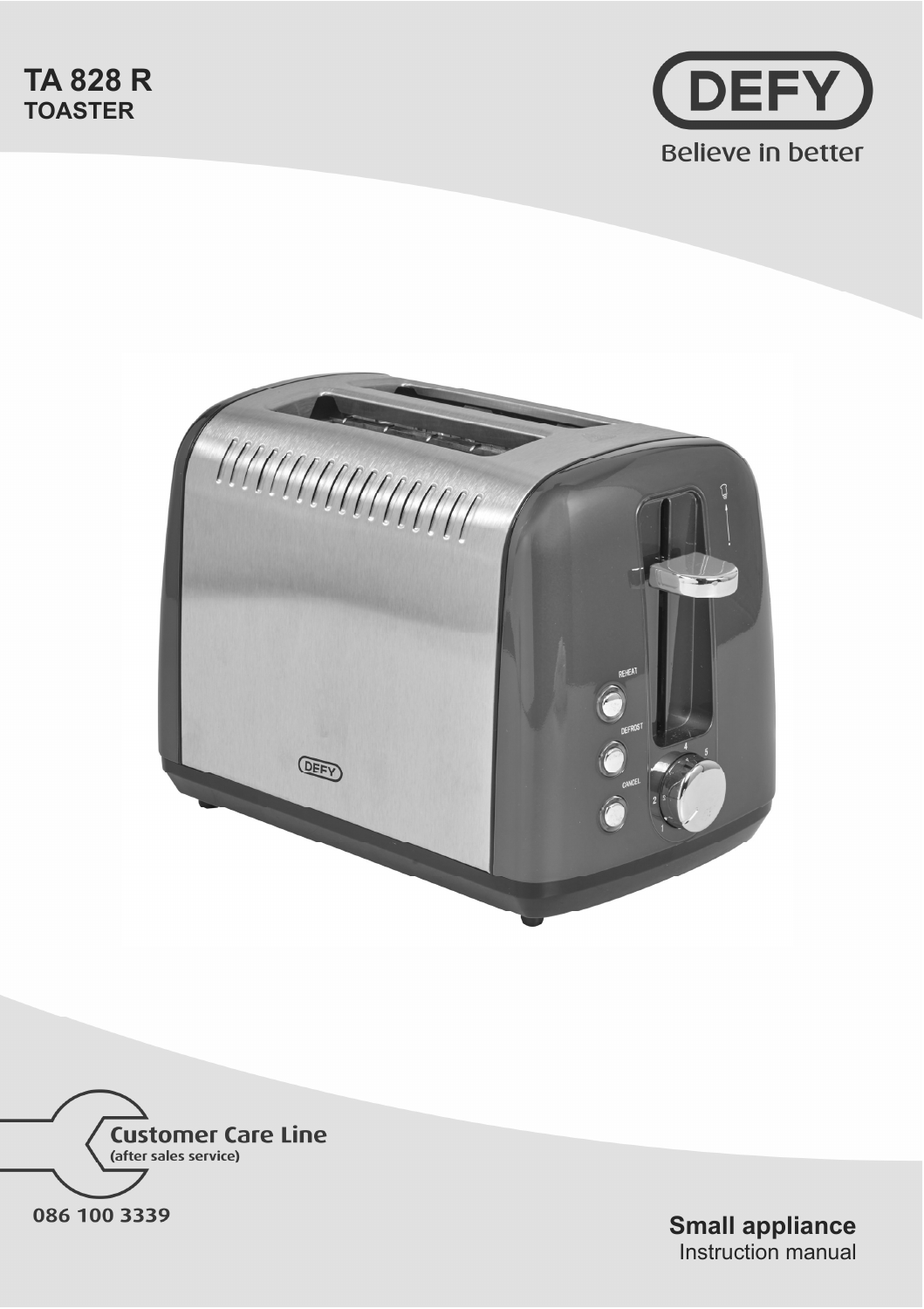# **Read this manual before operation of the appliance!**

# **Dear Customer,**

Congratulations on the purchase of your new Defy appliance!

Please read this manual carefully before using your appliance for the first time and then store it within easy reach for future reference. We trust you will enjoy years of trouble free use.

# **The user manual:**

- This manual will provide you with information on how to safely operate and care for your appliance in order that you gain the maximum benefit from it.
- Pay particular attention to any safety instructions.

# **Controls and parts**

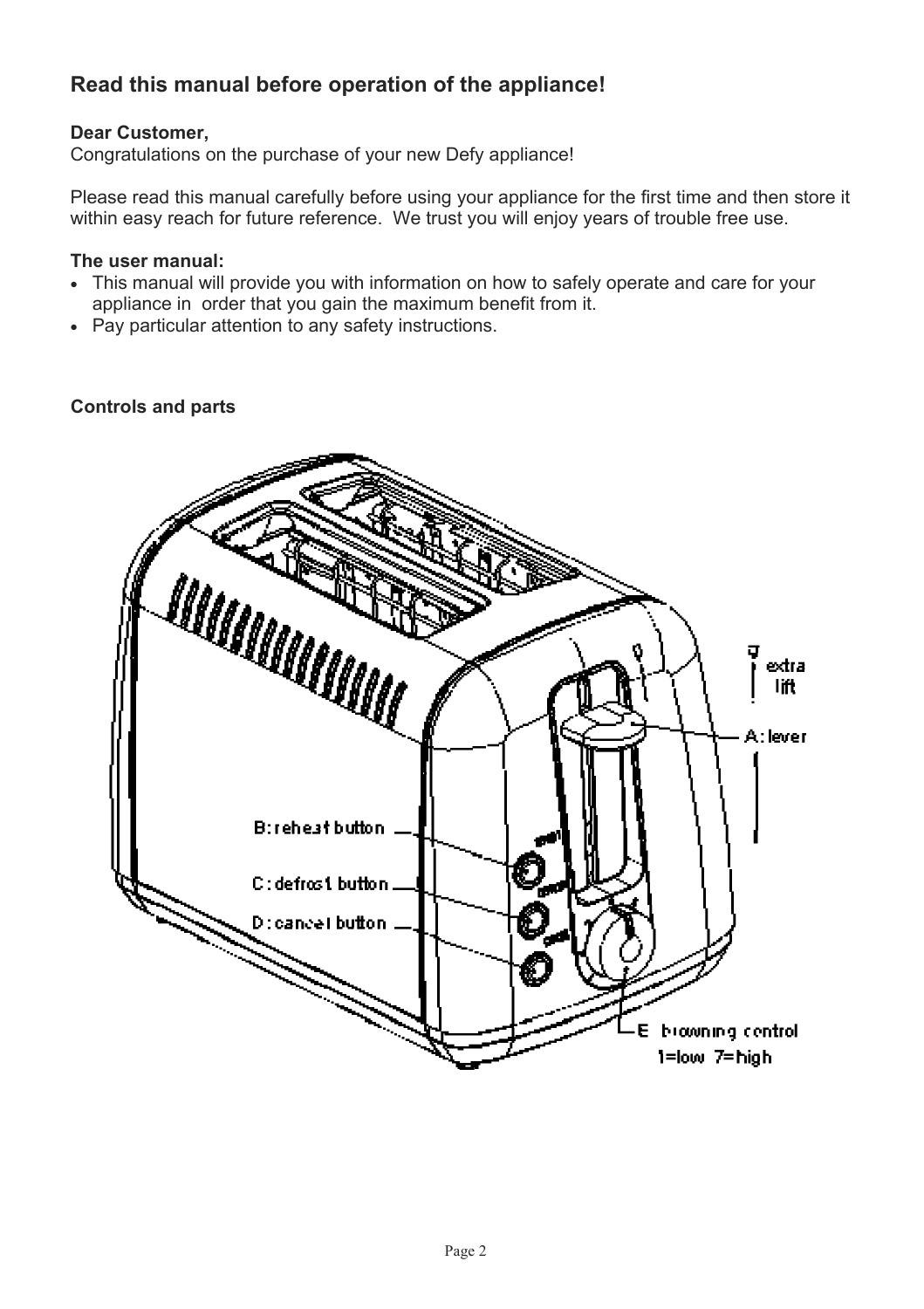



The manufacturer strives for continuous improvement. For this reason, the text and illustrations in this manual are subject to change without notice.

If the appliance is damaged in any way do not use it. Report the damage to your dealer who will take the necessary corrective action.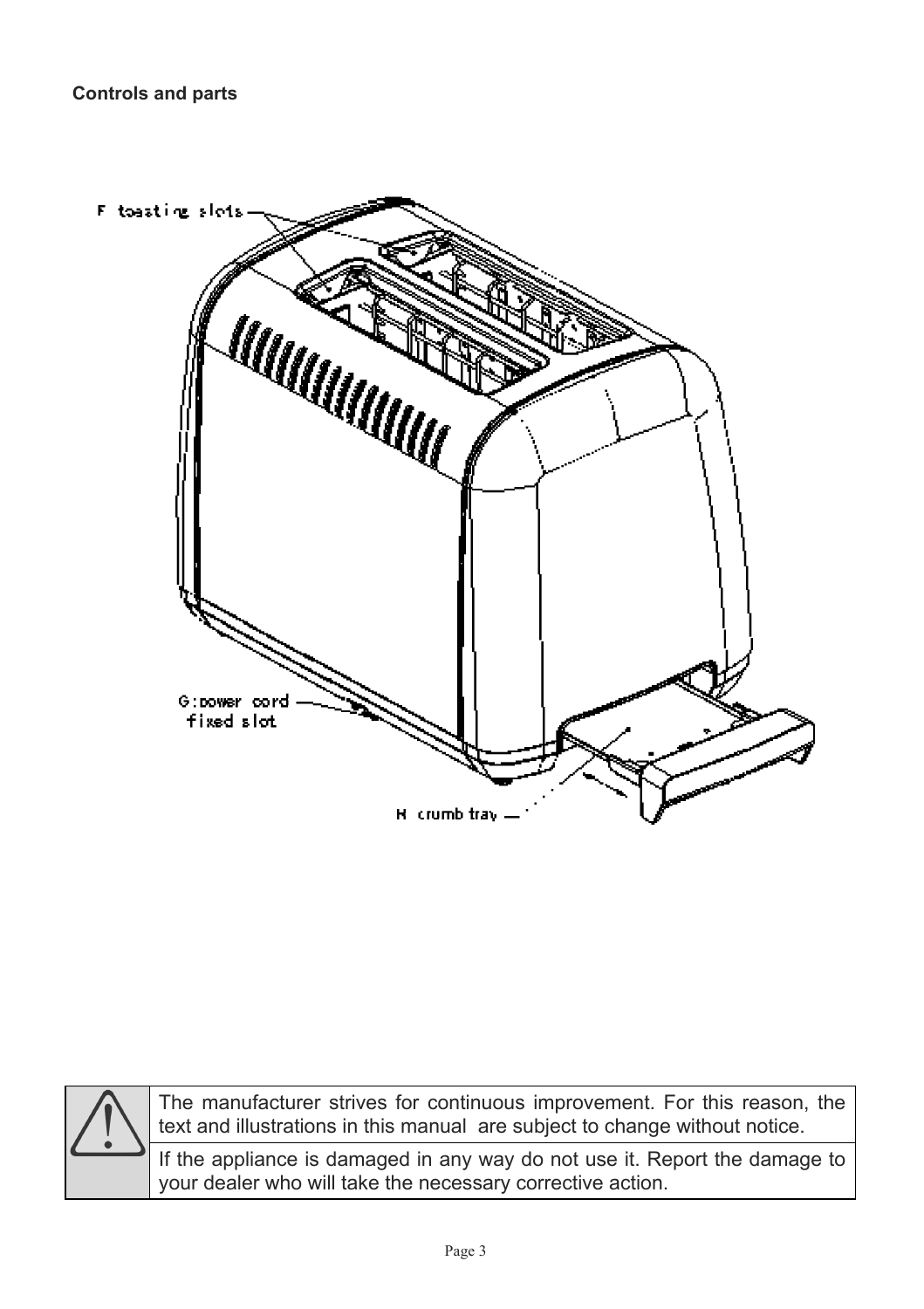# **Safety and set-up**

Read the instructions thoroughly before using the appliance! Follow all safety instructions in order to avoid damages due to improper use! Keep the manual for future reference. If this appliance is given to a third party, this manual must also be handed over.

- This appliance is intended for private domestic use only and is not suitable for professional catering purposes. It must not be used for commercial use.
- Do not use the appliance for anything other than its intended use. The Toaster is designed for toasting and warming bread and buns only.
- Do not use the appliance outdoors or in the bathroom.
- Check if the mains voltage on the rating label corresponds to your locăl mains supply. The only way to disconnect the appliance from the mains is to pull out the plug.
- For additional protection, this appliance should be connected to a household faulty current protection switch with no more than 30 mA. Consult your electrician for advice.
- xDo not immerse the appliance, power cord or power plug in water or in other liquids. Do not hold it under running water, do not clean parts in a dish washer.
- Disconnect the power plug after using the appliance, before cleaning the appliance, before leaving the room or if a fault occurs.
- Do not disconnect the plug by pulling on the cord.
- Do not wrap the power cord around the appliance.
- Do not squeeze or bend the power cord and do not rub it on sharp edges in order to prevent any damage. Keep the cord away from hot surfaces and open flames.
- xDo not use an extension cord with the appliance.
- Never use the appliance if the power cord or the appliance is damaged.
- xOur Household Appliances meet applicable safety standards, if the appliance or power cord is damaged, it must be repaired or replaced by the dealer, a service centre or a similarly qualified, authorized service person to avoid any dangers. Faulty or unqualified repair work may cause danger and risks to the user.
- Do not dismantle the appliance under any circumstances. No warranty claims are accepted for damage caused by improper handling.
- xAlways keep the appliance out of the réach of children.
- This appliance is not intended for use by persons (including children) with reduced physical, sensory or mental capabilities or lack of experience and knowledge, unless they have been given supervision or instruction concerning the use of the appliance by a person responsible for their safety.
- Children must be supervised to ensure that they do not play with the appliance.
- xDo not leave the appliance unattended while it is in use. Extreme caution is advised when the appliance is being used near children and people with limited physical, sensory or mental capabilities.
- **Before using the appliance for** the first time, clean all parts. Please see details in the "Cleaning and care" section.
- The bread may burn, therefore do not use the toaster near or below combustible material, such as curtains.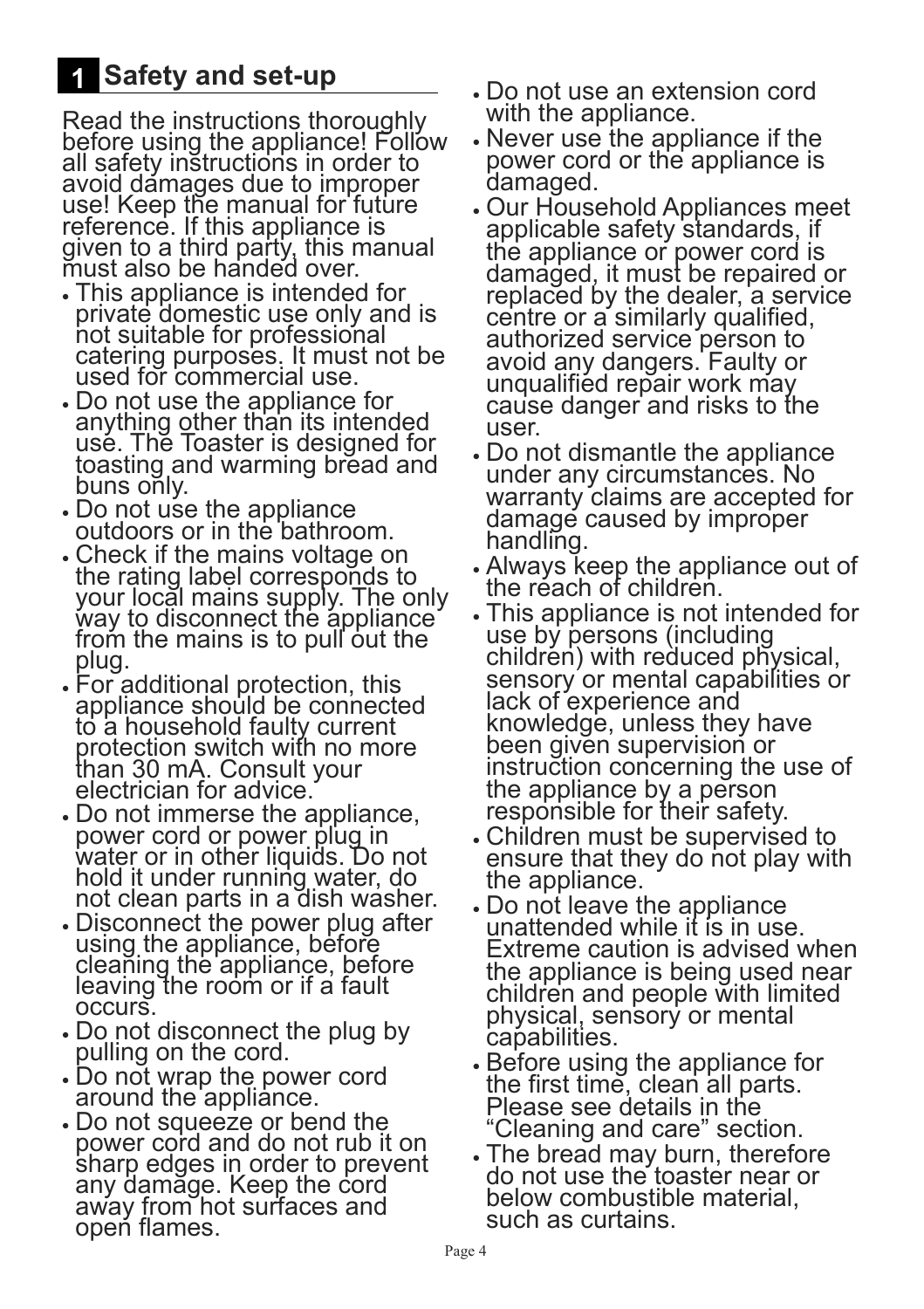# **Safety and set-up**

- xDry the appliance and all parts before connecting it to mains supply and before attaching the parts.
- Never operate or place any part of this appliance on or near to hot surfaces such as a gas burner, electric burner or heated oven.
- Bread can catch fire if overheated. Never use the appliance in or near combustible and inflammable places, materials and furniture. Do not let the appliance come into contact with or become covered by inflammable materials such as curtains, textiles, walls, etc.
- xDo not use paper, cardboard, plastic in or under the appliance.
- Use bread slices which are suitable for the bread slots.
- Operate the appliance with delivered parts only.
- xDo not use the appliance with damp or wet hand's.
- xAlways use the appliance on a stable, flat, clean, dry and non slip surface.
- xEnsure that there is no danger that the power cord could be accidentally pulled or that someone could trip over it when the appliance is in use.
- Position the appliance in such a way that the plug is always accessible.
- xAvoid touching hot surfaces as the outer casing becomes warm during use. There is the danger of burning.
- xDo not stick any foreign objects onto the appliance.
- xThis appliance must not be operated with an external clock timer or separate remote control system.
- Do not toast the bread with extremely runny ingredients such as butter.
- When using for the first time, smoke can develop due to production residues. This does not mean the appliance is defective. The first time you switch it on, use the appliance as you normally would, but without bread. Ensure the room is well ventilated.
- To avoid the risk of fire, frequently remove crumbs from the crumb tray.
- Do not use the toaster without the crumb tray in place.
- Do not use this product with any foods containing sugar, jam or preserves.
- Do not attempt to extract any jammed toast, muffins, bagels, bread or any other item with a knife or any other object, as contact with live elements may cause an electric shock.
- If the toaster begins to emit smoke during operation, immediately stop the toasting process. If bread gets stuck in the toaster always unplug the appliance before removing the bread. Be careful as the bread may be very hot.
- The toaster can only be switched on when the plug is connected to a wall socket.
- xDo not use any tools or objects in the appliance. Metal objects could cause short circuits or electric shock. Do not damage the heating elements and mechanics of the toaster.
- xDo not use the appliance as a source of heat.
- Do not attempt to dislodge bread when the appliance is switched on.
- xAlways unplug from the wall socket when not in use and before cleaning.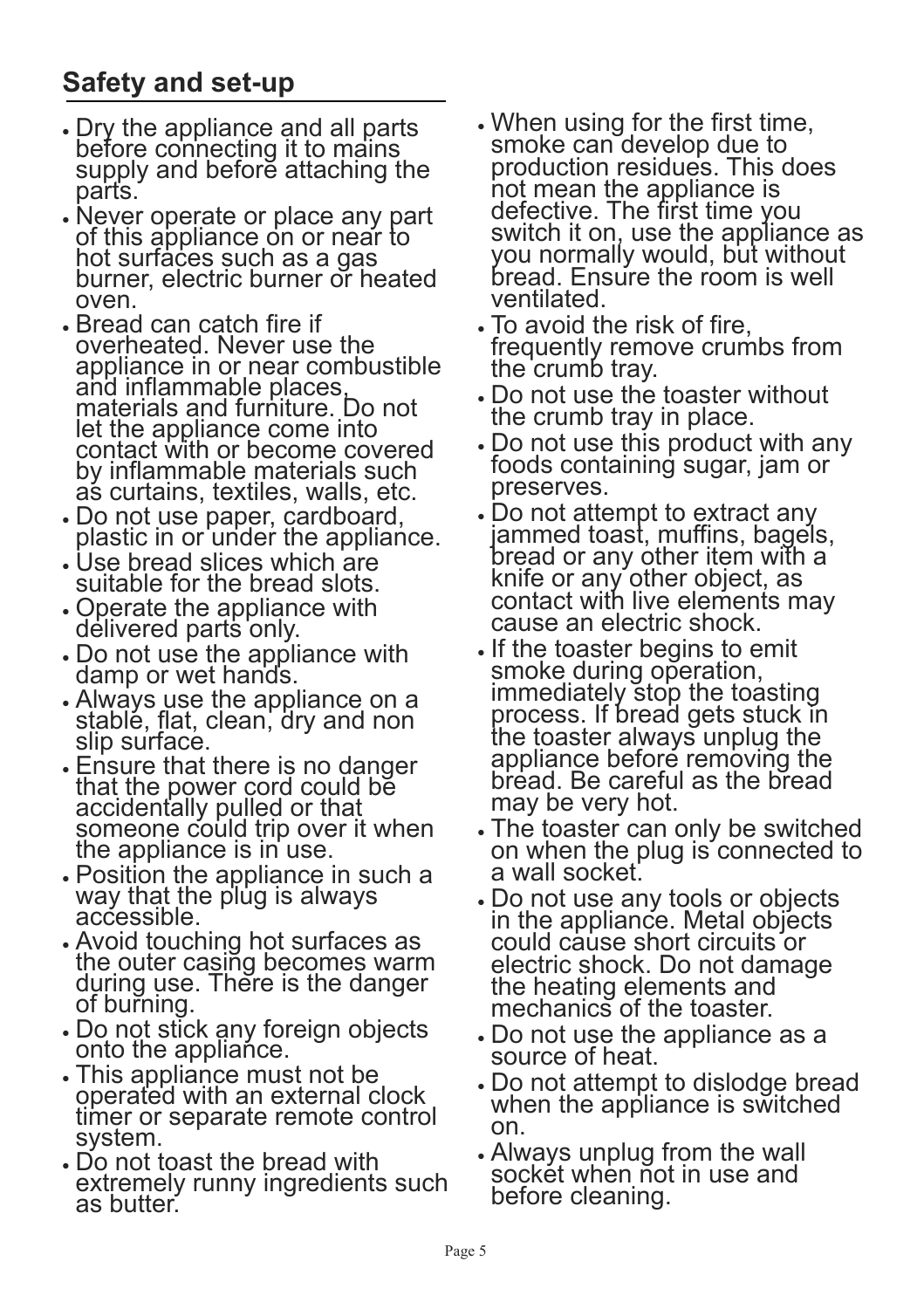**Operation 2** 

# **Preparation**

**1** Remove all packaging and sticker materials and dispose of them according to applicable local regulations.

**2** Before using the appliance for the first time, clean the appliance (See the "Cleaning and care" section).

**3** Make sure that the appliance is in an upright position and on a stable, flat, clean, dry and non-slip surface.

# **Note**

When using the appliance for the first time, smoke can develop due to production residues. This does not mean the appliance is defective.

### **Before using for the first time**

- $\bullet$  Set the browning level to maximum (7).
- Operate the appliance empty, to cure the new elements.
- This may smell a bit, this is normal and is nothing to be concerned about.
- Ensure the room is well ventilated.

## **Toasting bread**

- 1. Place the toaster upright on a firm, level. heat resistant surface.
- 2. Place the plug into the power socket.
- 3. Turn the browning control to the required setting (1 = low,  $\overline{7}$  = high).
- 4. Place bread into the toasting slots (maximum thickness 27mm).
- 5. Press the lever down fully. Note: The lever will not stay down unless the toaster is connected to the electricity supply.
- The "CANCEL" light will glow, and the elements will heat up.
- When toasting is completed the toast will pop up.



**Caution**: Be very careful when taking the toast slices out of the toaster as the metal parts of the toaster and the bread can become very hot.



**CAUTION:** If toast slices get stuck in the toaster, switch the toaster off immediately by pressing the cancel button.

Remove the power plug out of the wall socket. Let the toaster cool down completely.

Carefully try to take the bread out of the toaster without damaging the sensitive heating elements and other parts. Do not use any electro conductive objects to remove the bread from the toaster.

#### **Cancel**

To stop toasting, press the cancel button.

#### **Defrost**

Adjust the browning level to your favoured setting, insert the frozen bread, lower the lever, then press the defrost button.

The defrost light will glow, and the toasting time will be altered automatically to give the same degree of browning as with unfrozen bread.

#### **Reheat**

Adjust the browning control to your favoured setting, insert the bread, lower the lever, then press the reheat button.

The reheat light will glow, and the toast will be given a short burst of heat.

Don't reheat "buttered", torn, or "out of shape" bread.

#### **Hints and tips**

Old (yesterday's) bread has less moisture, so makes crisper toast.

Old bread, thin slices, and sweet bread products (tea cakes, fruit loaf, etc.) brown faster – use a lower setting.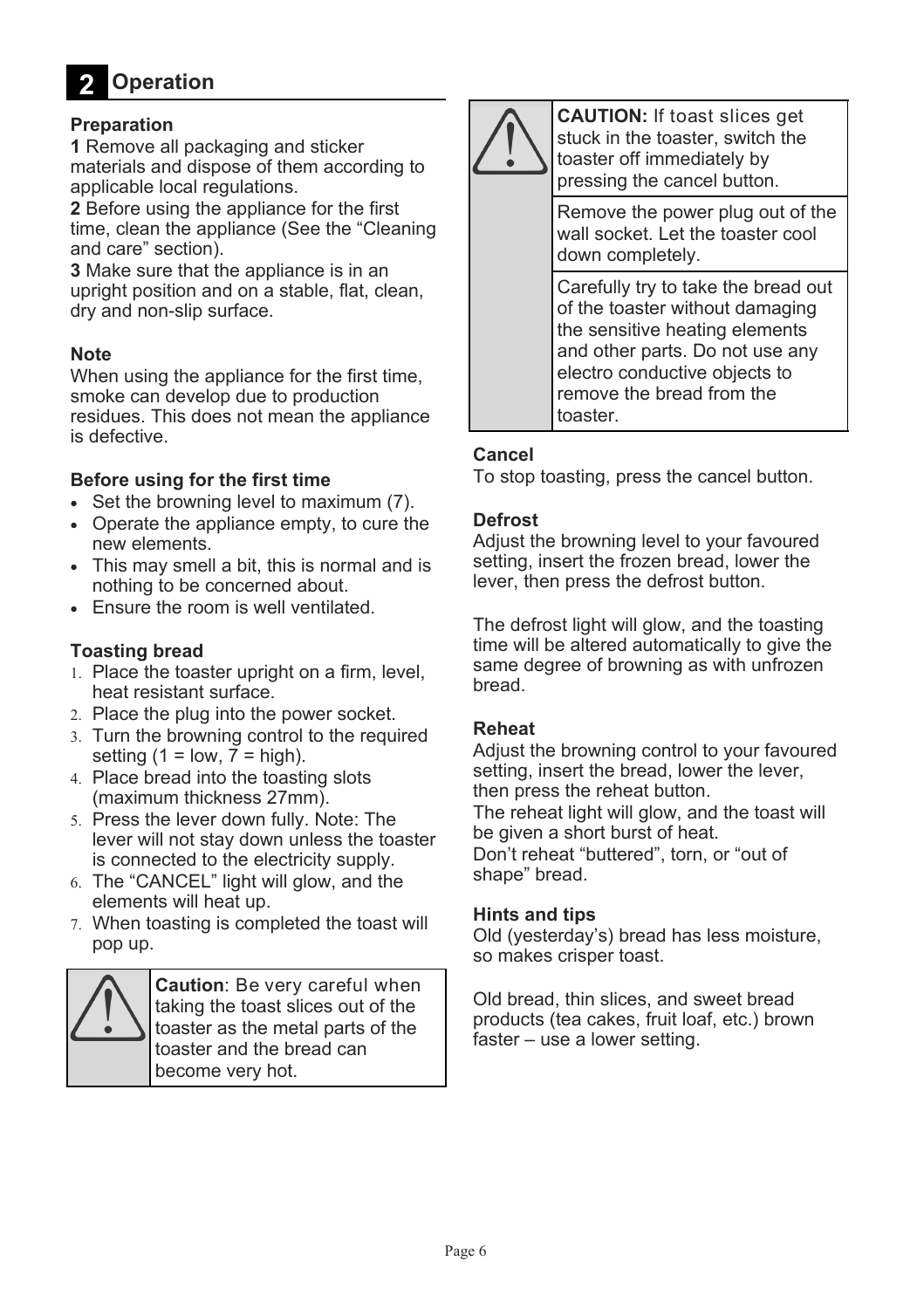# **Cleaning and care**

# **Caution**

Never use petrol, solvents or abrasive cleaners, metal objects or hard brushes to clean the appliance.

Never put the appliance or power cord in water or any other liquids.

**1** Turn the appliance off and disconnect it from wall socket.

**2** Let the appliance cool down completely.

**3** Remove the crumbs after each use by pulling out the crumb tray. Clean the crumb tray with a damp cloth only. Before pushing back the crumb tray in the appliance make sure that the tray is dry. Do not let bread crumbs accumulate inside the toaster, they may cause a fire.

**4** Turn the toaster upside down and shake it slightly to remove bread crumbs from inside. **5** Use a damp soft cloth and a small mild cleanser to clean the housing of the appliance. Dry the housing thoroughly.

# **Note**

Before using the appliance after cleaning, dry all parts carefully using a soft towel.

# **Storage**

If you do not plan to use the appliance for a long period of time, please store it carefully. Make sure the appliance is unplugged, cooled down and completely dry. Store the appliance in a cool, dry place. Make sure the appliance is kept out of the reach of children.

Record in the space below the listed information for future reference.

SERIAL NUMBER………

DATE OF PURCHASE………………………..

PURCHASED FROM………………………….. …………………………………………………...



This product complies with EU WEEE Directive (2012/19/EU). This product bears a classification symbol for waste electrical and electronic equipment (WEEE).

This product has been manufactured with high quality parts and materials which can be reused and are suitable for recycling. Do not dispose of the waste product with normal domestic and other wastes at the end of its service life. Take it to the collection centre for the recycling of electrical and electronic equipment. Please consult your local authorities to learn about these collection centres.

Help protect the environment by recycling used appliances.

 $\epsilon$ 

**Technical data** 

**Power supply:** 220-240 V~, 50 Hz **Power:** 900 W

**Technical and design modifications reserved.** 

Please register your product at

www.defy.co.za

DEFY APPLIANCES (PTY) LTD P.O.BOX 12004 **JACOBS** DURBAN 4026 SOUTH AFRICA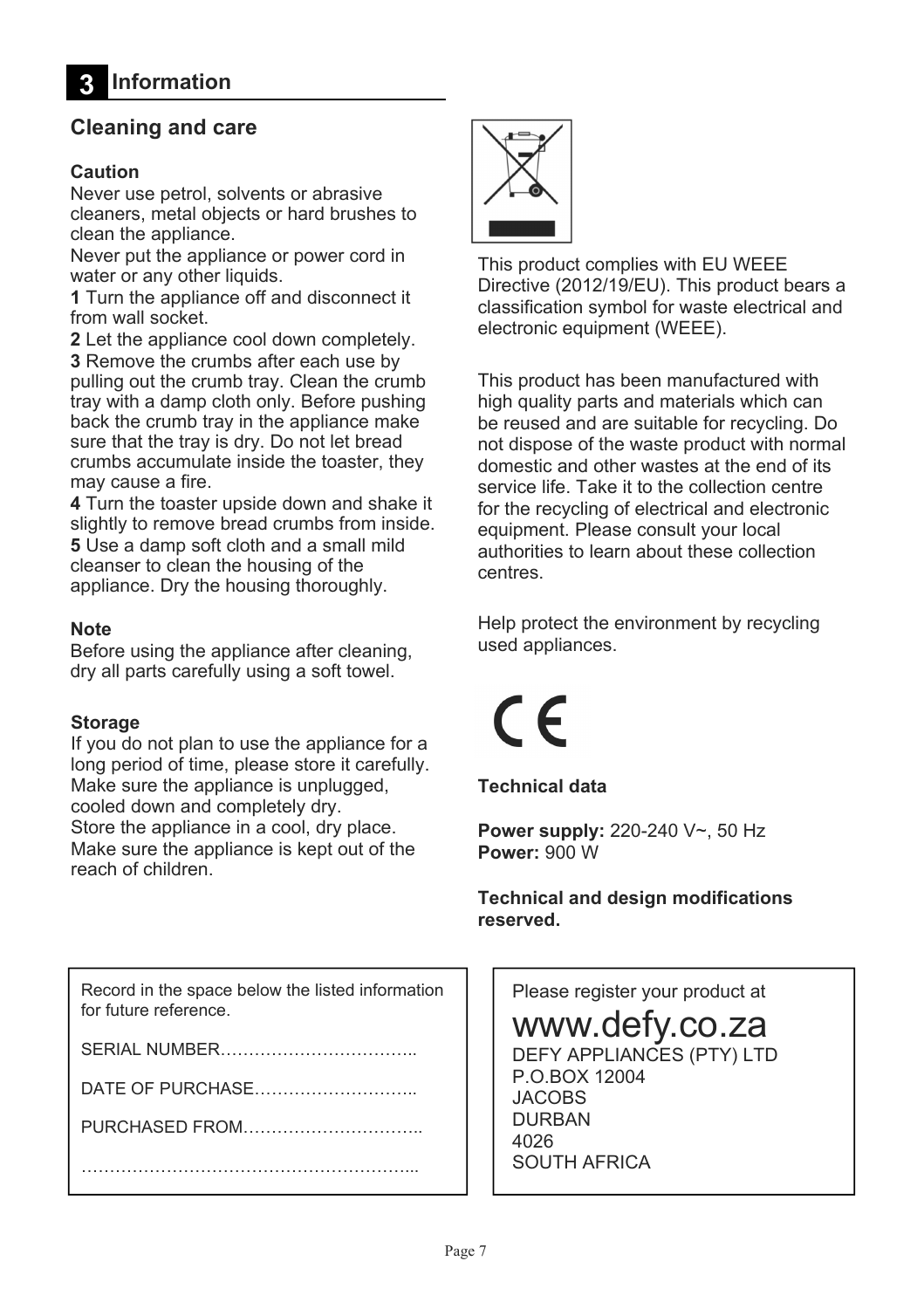#### **Branches 4**

**If you have followed the instructions and still have a problem, contact the customer care line on 086 100 3339. They will be able to advise you on any aspect of the appliance.**

## **South African Branches:**

# **BLOEMFONTEIN**

Unit Number 5 Monument Business Park 50 Monument Road Oranjesig, Bloemfontein Bloemfontein.Service@defy.co.za

#### **CAPE TOWN**

5A Marconi Rd. Montague Gardens, 7441 CapeTown.Service@defy.co.za

#### **DURBAN**

135 Teakwood Road, Jacobs, Durban, 4052 Durban.Service@defy.co.za

# **EAST LONDON**

Robbie de Lange Road, Wilsonia, East London, 5201 EastLondon.Service@defy.co.za

### **GAUTENG, MIDRAND**

127 15th Road, Cnr Pharmaceutical &15th Rd, Midrand, Gauteng Gauteng.Service@defy.co.za

#### **POLOKWANE**

87 Nelson Mandela Drive, Superbia 0699 Polokwane.Service@defy.co.za

# **PORT ELIZABETH**

112 Patterson Road, North End, Port Elizabeth 6001 PortElizabeth.Service@defy.co.za

## **Sub-Saharan Africa Branches:**

#### **ZAMBIA: SOUTHGATE INVESTMENTS LTD**

Plot 1606, Sheki Sheki Road P.O. Box 33681 Lusaka, 10101, Zambia Tel: +260 0211 242332/3 Fax: +260 0211 242933 sgiservicecentre@microlink.zm

#### **NAMIBIA: ATLANTIC DISTRIBUTORS (PTY) LTD**

10 Tienie Louw Street, Northern Industrial Area P.O. Box 21158, Windhoek, Namibia Tel: (061) 216162 Fax: (061) 216134 atlantic@mweb.com.na

### **ZIMBABWE: TRADECOMAFRICA**

Trade Com Africa, 183 Loreley Crescent Msasa, Harare, Zimbabwe Tel: +263 4 486165/6 Cell: +263 772 469010 Cell: +263 772 469011

#### **BOTSWANA: RAY MORGAN AGENCIES**

RMA Service Centre, Plot 48, East Gate Gaborone International Commerce Park Kgale View, Gaborone Botswana Tel: +267 390 3996 / 390 3912 Fax: +267 318 7376 Cell: +267 7134 6539 service@rma.co.bw; raja@rma.co.bw

#### **SWAZILAND: LYNDS DISTRIBUTORS**

P.O Box 716, Mbabane, Swaziland, H100 Tel: (00268) 2515 4310/8 Fax: (00268) 2518 4318

### **MOZAMBIQUE: COOL WORLD. LDA**

Rua da Resistencia No. 97B R/C Cell: +258 84 44 61 234 coolworldlda@hotmail.com Nosso Show Room Av: da Industrias, Parcela No.735 \* 735A Machava, Maputo